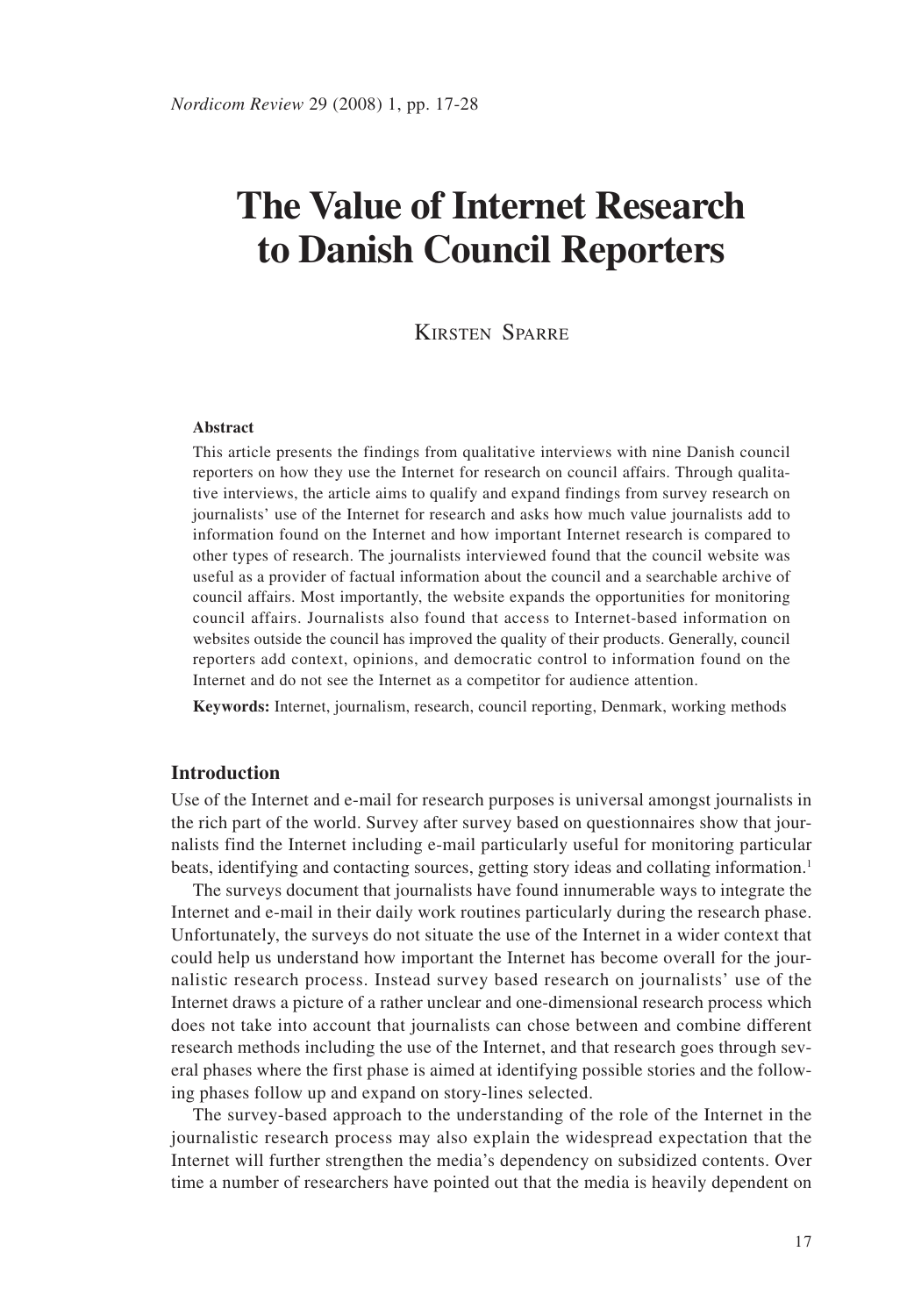information subsidies in the form of press releases, photos, press tours and ready-made contents (Gans 1979, Fishman 1980, Gandy 1982). On the basis of a survey with 101 computer journalists in the US, Hachigan and Hallihan (2003) conclude that the Internet is likely to accelerate this dependency as companies and organisations make more and more information available on websites. Amongst the journalists surveyed there was a strong awareness that research on the Internet could save both time and money for the media organisations.

## **Adding Value to Information Found on the Internet**

The question is, however, if the media can afford to rely on information mainly obtained by searching the Internet? In favour of the argument is the fact that many journalists experience that they are expected to produce more articles and broadcast items and at the same time they have less resources available in the form of time and money. A Danish survey of 527 journalists from 2001 shows that 43,8 per cent of all respondents feel they are expected to produce more stories than previously whilst 49,7 per cent of the respondents feel that they have fewer resources at their disposal (Nørgaard Kristensen 2004:88). For such journalists the Internet is potentially what makes it possible to close the gap.

Against the argument is the fact that readers, viewers and radio listeners all have the same access to information on the Internet as journalists do. With the Internet, people do not need the media as intermediaries to the same extent as they did earlier. People can choose to find their own information on the Internet and dispense with the media all together. That raises the question if the Internet in reality is capable of saving the media time and money in the research phase. It seems more likely that it is necessary for the media to add value to information found on the Internet in order to have a marketable product.

It is possible to point to three levels of value journalists can add to information found on the Internet. And obviously cost conscious media organisations would spend as few resources as possible in that process.

#### *Minimum added value*

The simplest type of value journalists can add to information found on the Internet is to present it in a journalistic format. That means selecting the most important elements and presenting them in an appropriate genre. It is a service that makes it easier for the audience to understand the information but it does not demand further research on the part of journalists.

#### *Medium added value*

Journalists can add value to information found on the Internet by supplementing it with information that is not available on the net. It could be in the form of background information and building context by adding information from other sources. In the context of reporting about local politics, journalists can also undertake democratic control functions by asking critical questions. Still, the amount of extra research required is moderate as most of the information necessary for background, contextualisation and democratic control can be gathered through (relatively) short interviews on the phone or personal interviews.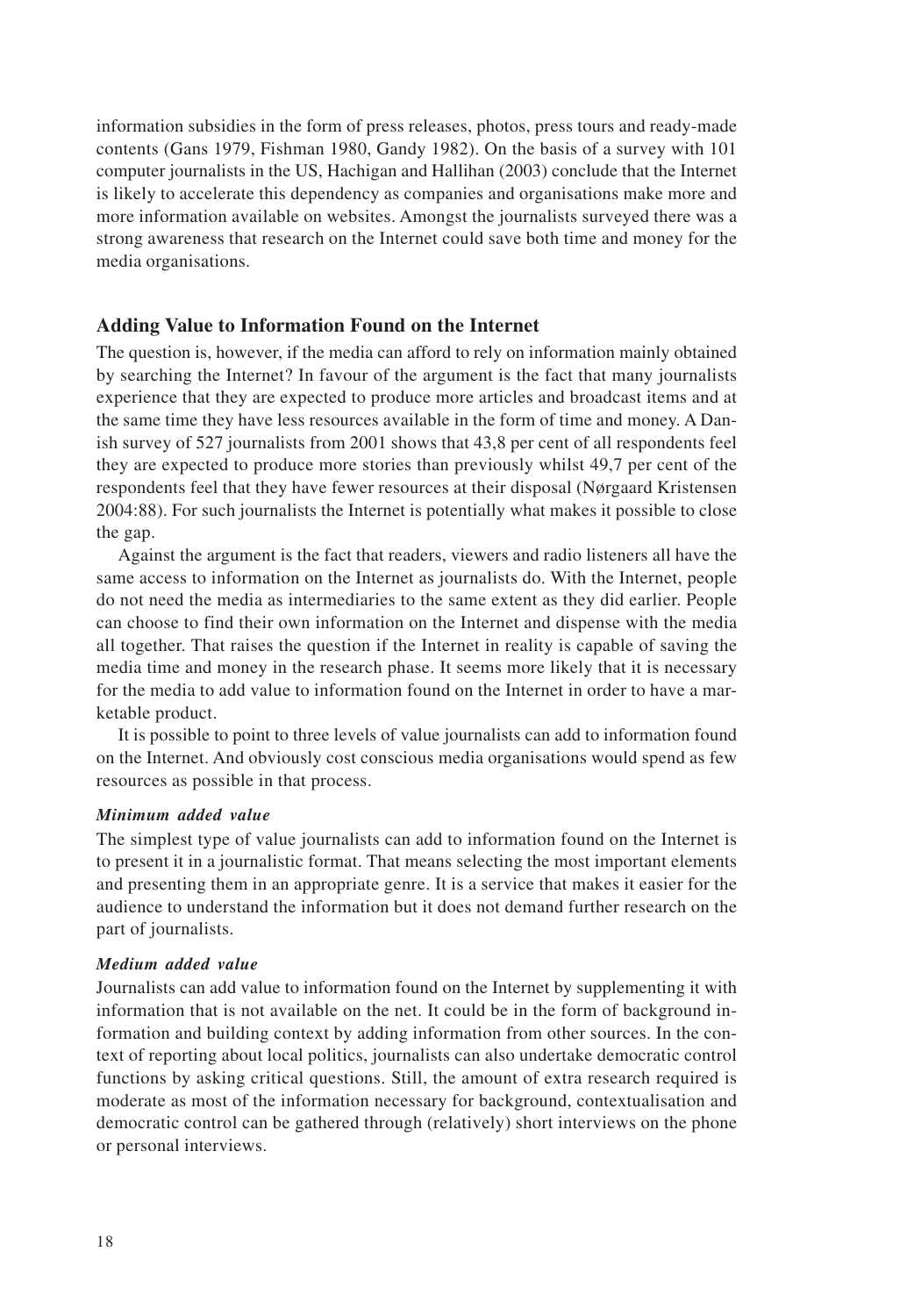#### *Maximum added value*

The Internet is a cornucopia of information but some of it you have to work very hard on obtaining through specialised searches and analysis of database content (computerassisted reporting). This type of journalism often produces new knowledge and solostories for individual media organisations. That is very valuable – also because audiences rarely have the skills to gather this kind of information themselves. The amount of extra research is considerable, and often the journalist needs special skills and knowledge about research methods to produce good stories.

#### **Research Questions**

The research presented in this article draws on qualitative interviews with nine Danish journalists who specialise in council reporting for provincial newspapers. The journalists have been interviewed about their use of the Internet in the research phase to illuminate these questions: What importance do journalists ascribe to research on the Internet compared to other methods of research, and how do journalists combine research methods? During which phases of the research process is the Internet most helpful? What impact does the Internet have on the relationship between journalists and their oral sources? Does the journalists' awareness that readers, viewers and listeners have the same access to information on the Internet as journalists themselves, impact on the importance of the Internet as a research tool?

The purpose of these questions is two-fold: Firstly, the answers help to draw a more complex picture of the use of the Internet in the journalistic work process and will also show the impact of the Internet on work routines as well as changes in relations with the journalists' other sources of information. Secondly, the answers will help determine how much value journalists feel they need to add to information found on the Internet in order for an article to work as a piece of journalism.

#### **Why Look at Council Reporting?**

Councils are what sociologist Mark Fishman (1980) has labelled a bureaucratic source in his classic study of journalistic research methods. Following reporters at a local newspaper in California, Fishman found out that regardless of the beat journalists get most of their daily information from formal institutions and organisations within the beat. The court reporter calls on instutions like the police and the courts, and the council reporter visits with the many branches of local administration.

The reason is that all of these institutions produce their own bureaucratic records of events and decisions within their jurisdiction that journalists can consult later for story information without having to be physically present when events take place.

This working method is well known not only in the US but also in Great Britain, Sweden and Denmark (Murphy 1978, Nygren 2001, Sparre 2002).

For Danish council reporters the key documents in council reporting are agendas and minutes from committee meetings within the political administration. Through these documents reporters learn about new political and administrative developments and can follow cases through bureaucratic phases to their conclusions.

During the past decade the majority of Danish councils have built their own websites where key bureaucratic documents such as agendas and minutes from council meetings are made available to the public including journalists. So for most council reporters, the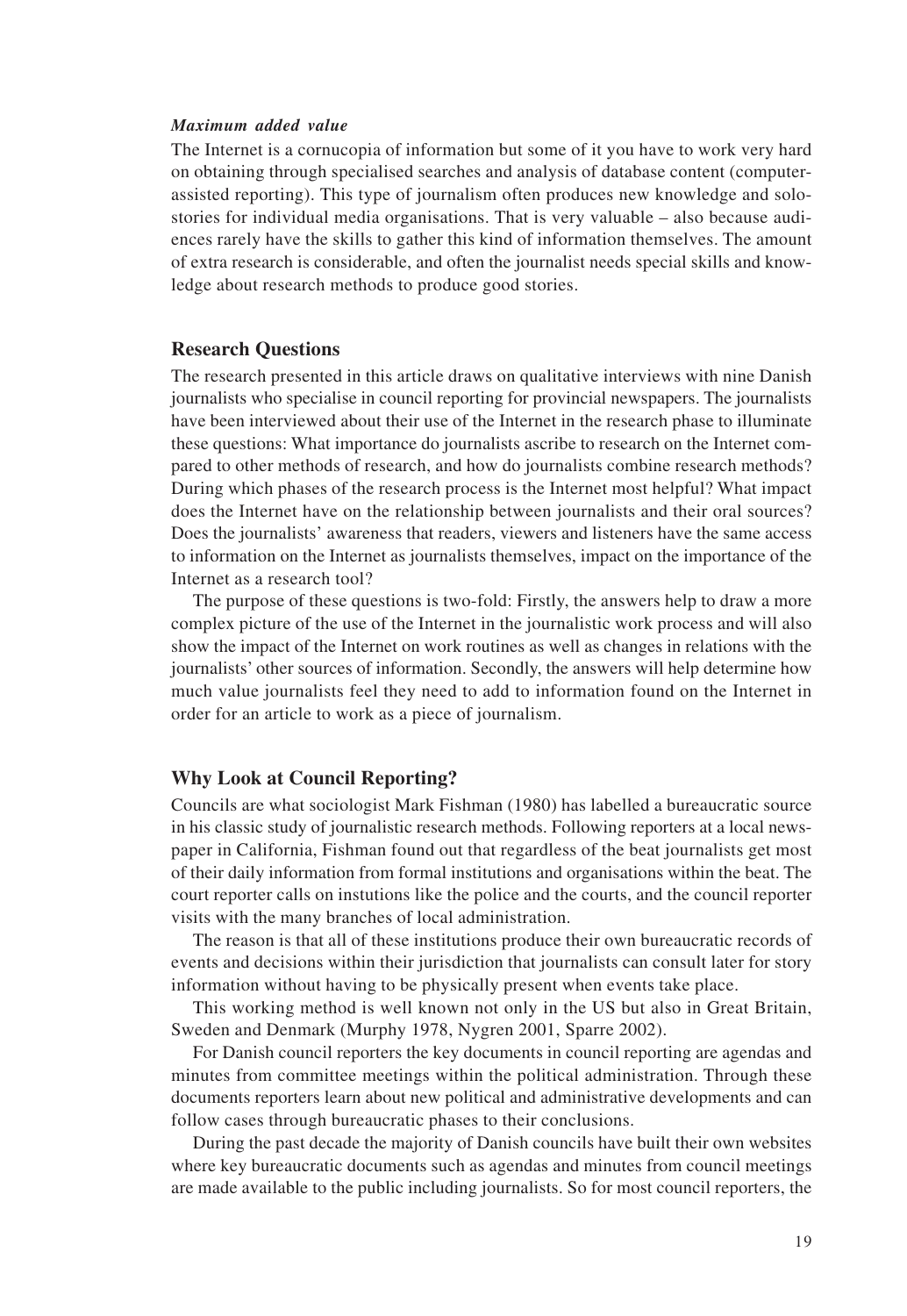advent of the Internet is something they have been forced to at least acknowledge as an option for research as opposed to for instance police reporters who will seldom be able to use the Internet for routine stories because the majority of Danish police stations do not post their daily reports on a website (Sparre, 2002).

Considering the similarities in working methods for council reporters across Denmark, it seems fair to assume that there will also be similarities in the ways that reporters have integrated the Internet in their reporting. This makes it a good basis for investigating how important Internet research has become to journalists not only in relation to other methods of research but also compared to other beats and types of reporting where reporters can have a more idiosyncratic approach to their research and use the Internet very differently.

The choice of newspaper journalists as subjects of study is also deliberate. Newspaper journalists are different from radio and television reporters in the sense that the latter in most cases are forced to consider using other approaches to research as they need telephone or face-to-face contact to collect the pictures and soundbites that are indispensible components of storytelling for their media types. Journalists working for print media have a bit more leeway when it comes to quoting. They do not necessarily need an oral source for the story to work and may therefore find the Internet more useful as a source than their colleagues in radio and televison.

## **Danish Council Reporting in Context**

Before embarking on the analysis of the use of the Internet by Danish council reporters, it is useful to reflect on the historical development of council reporting and its relationship to the emergence of the Internet.

As noted above, the council is a bureaucratic source where key documents to monitor progress of particular political issues are agendas and minutes from meetings in political sub-committees as well as the main council. When Fishman did his research in the 1970's, journalists often reported on a case when it moved from one bureaucratic phase to the next. However, since then the media has become more professional and less dependent on agendas dictated by the dynamics of political systems at both the national and local level (Hjarvard 1999, Pedersen 2000, Nygren 2001, Lund 2002). Instead of focusing on the minutiae of all political discussions, the media now concentrates on those issues where there is disagreement or even conflicts between politicians and groups of citizens (Nygren, 2001:135). Typically, journalists would like to cover a case as early as possible and at a time where it is still possible to influence political decisionmaking on the matter. So by the time a particular case reaches the final round of decisionmaking in the council, the topic could easily have exhausted its news value. Conversely, journalistic interest in a council matter could start well before it enters the agenda of a political sub-committee if a group of citizens decides to engage the local media in their attempts to gain political support for a new sports venue or different rules for parental choice in the provision of childcare.

Whilst the movement of a case through bureaucratic phases can no longer be used as a script for media coverage, agendas and minutes are still some of the key tools for journalists to monitor local political developments in order to discover potential flashpoints.

Over the past 20 years there has been a gradual development in how journalists have learned about the cases discussed by local politicians. Meetings of the city council have always been public and covered by journalists in person, but 20 years ago it was not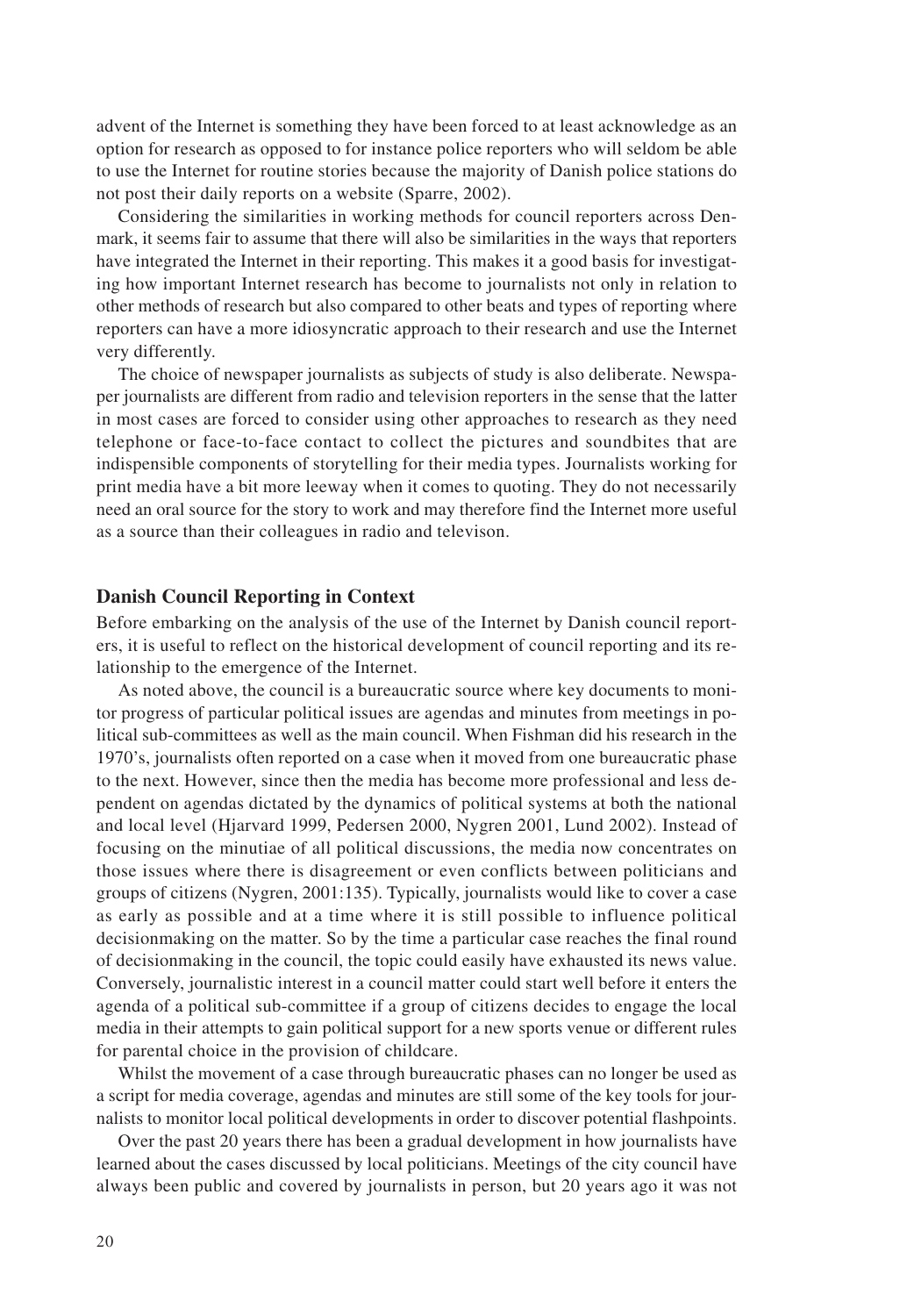unusual for a council reporter to only know the date for a meeting in political sub-committees. The journalist would then have to call the chair of the sub-committee to obtain further information about the cases discussed as well as decisions made. During the 1990's this firm political gatekeeping of council news was relaxed as many councils started to make agendas for sub-committee meeting available to the public and the media at the public library or the town hall. Today most councils have a website where agendas and minutes are available for everyone.

Research on how citizens in two Danish municipalities use the council website shows that citizens have discovered and also use the access they have been given to agendas and minutes from political meetings. 31 per cent of citizens participating in one survey said they had looked at agendas and minutes at the council website (Olsen et al., 2004:18) and the same applied to 52 percent of citizens participating in another survey (Hoff and Marckmann, 2004:11).

In other words, local politics has gradually become more transparent and easy to monitor and has now reached a point where journalists and citizens have equal access to basic information, and many citizens do avail themselves of the opportunity to do research on their own.

## **The Interviews**

The nine council reporters interviewed come from four different local and regional provincial newspapers in Denmark. The journalists were selected at random and each one covers a different council.

The journalists are all professionally trained or have worked as journalists for an average of 13 years that covers variations from three to 22 years of journalistic work experience. Most of them have been council reporters for the duration of their careers and therefore they are also capable of reflecting on how the Internet has changed their own working practices.

The journalists were all interviewed at their work place for 40-60 minutes about

- How they use the council's homepage and other webpages for procuring information and how important Internet research is in relation to other research methods
- Whether the Internet saves time for journalists
- How they use e-mail in their relationship with local politicians and citizens
- How journalists can add value to information from the Internet for an audience that has the same access to information as journalists

The data have a qualitative nature and were intended to explore broad tendencies and complexities. However, it turned out that there was a high degree of agreement between interviewees on a number of aspects and that is why the following description of key findings often refer to "all journalists". That should not be confused with a quantitative approach to the data.

#### **How Council Reporters Use the Internet for Research**

The interviews showed that the Internet has three important research functions for council reporters all of which will be explored in further detail below: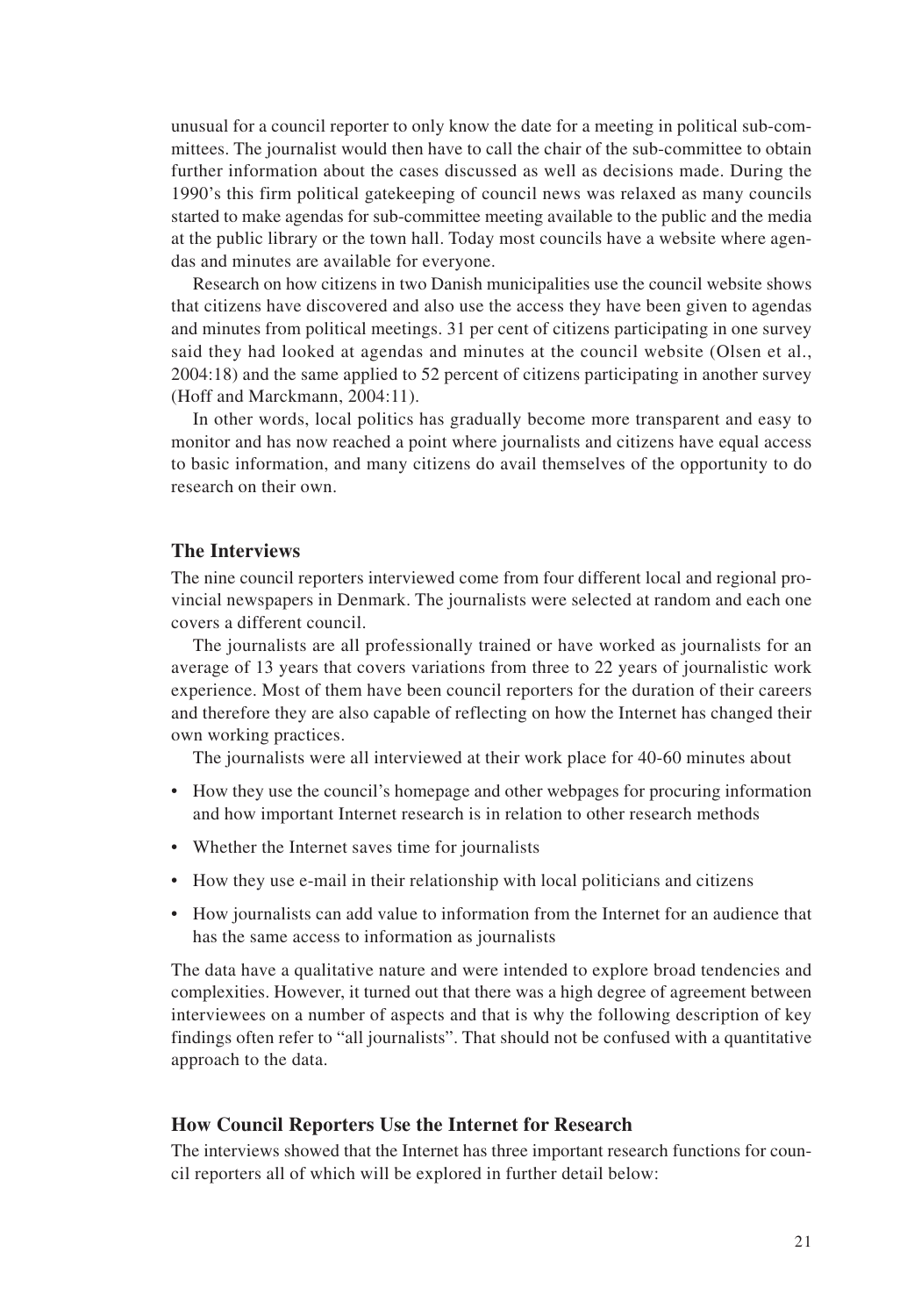- The Internet improves the ability of journalists to monitor and identify possible stories from the realm of the council.
- The Internet has made it easier to identify sources and information that can be used to provide perspectives on local political developments, and generally the Internet has made it practically possible to carry out meaningful research outside council borders.
- The Internet provides easier access to factual information about council affairs which journalists previously had to gather by calling council employees or politicians. This impacts on the way journalists relate to their oral sources.

#### *Using the Internet to Monitor Council Affairs*

For most of the journalists interviewed, the council website has become the cornerstone for their work.

The council website serves several purposes: It supplies journalists with factual information about council affairs and identifies potential sources within the administration. It also serves as a long distance searchable archive for council affairs and has to a large extent eliminated the need for journalists to build their own paper archives with copies of old agendas, minutes and attachments. The most important function of the council website, however, is as a surveillance tool that allows journalists to follow developments within the council and detect possible stories by following the accounts that the council generates about its own activities and post on the website.

The most important documents for council reporters are still agendas and minutes from council committees and council meetings. All journalists look them up on the website unless there are alternative and better arrangements in place such as having agendas with attachments sent through the post. In general though it seems that the routine relationship between councils and council reporters has changed and is no longer based on paper but on digital communcation where the journalists actively look for information on the website rather than receiving it through the mail.

Council websites have offered journalists a number of new ways of monitoring council affairs. One is the publication of a daily post list which shows who have sent letters to the council and recipients of letters from the council. Through such lists journalists can detect cases that might not have showed up elsewhere in the system, and journalists who have access to post lists praise them whereas journalists covering councils without post lists miss them:

The council has post lists on its website, and we often find documents there. We look at it often – daily, in fact – to see if something interesting has come up and ask for access to relevant records that way. (Journalist*, Nordjyske Medier*, Aalborg)

The Internet has also made it possible to monitor particular areas of council activity at quite a detailed level. Previously minutes from for example school board meetings were only sent to participants but now they are often posted on the school's website so that parents can read them. But journalists read them too:

I follow the links from the council website to the website of individual schools. I often read minutes from the school board or messages from the school's administration because that way I sometimes find ideas for a feature. (Journalist, *Jydske Vestkysten*, Kolding)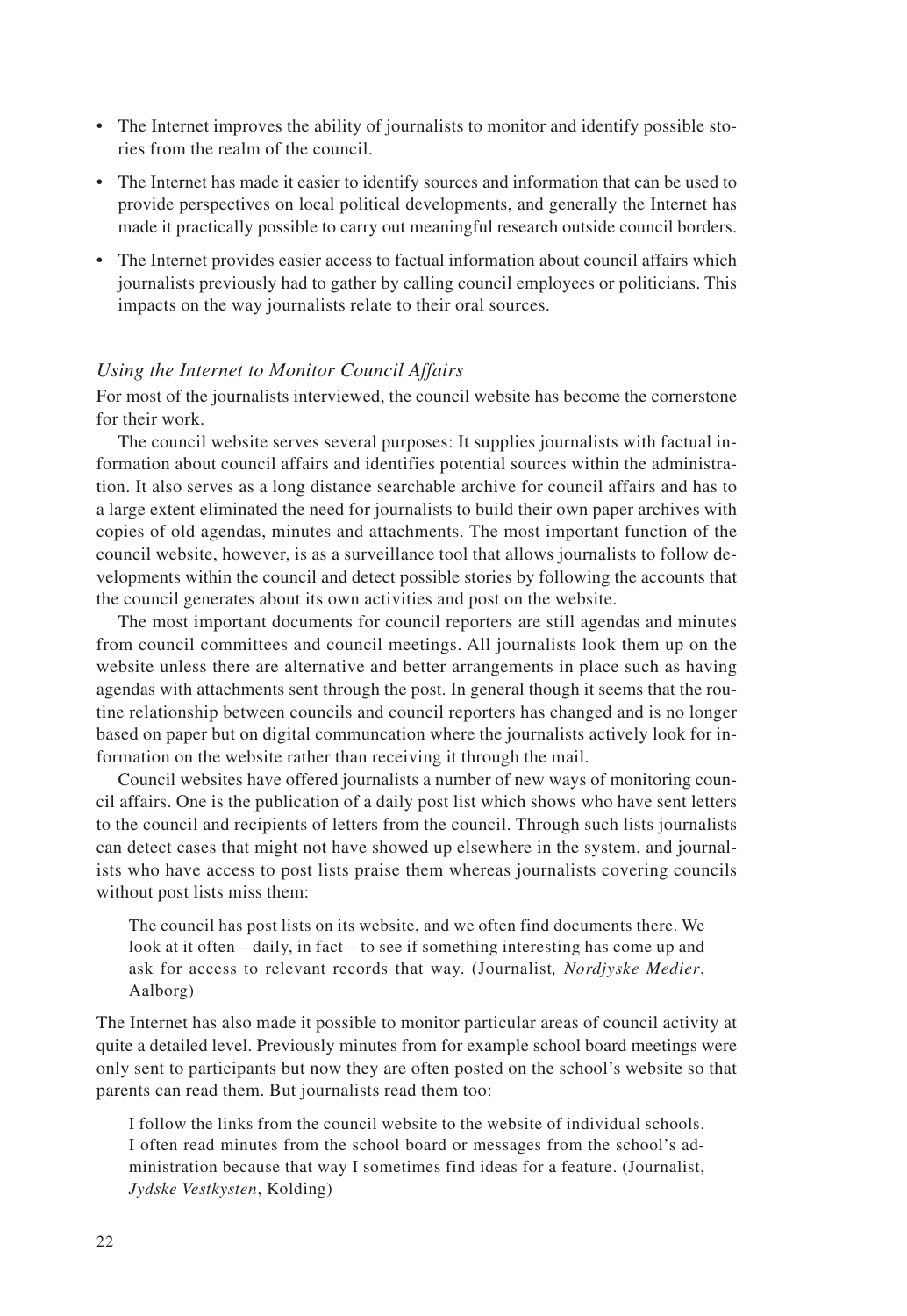Journalists can be quite creative in using elements on a website for monitoring purposes. A council in Northern Jutland publishes the mayor's weekly schedule on the website, and the local editor monitors it closely:

Depending on the meetings scheduled in the calendar, it is possible to see if there is movement on certain issues. I can call the mayor and ask: "You are going to meet with these people, what are you going to talk about?" Or I can call him afterwards: "You just had a meeting, what did you talk about?" (Local editor, *Nordjyske Medier*, Hadsund)

## *Using the Internet to Gain Perspective*

Obviously journalists use many other websites than the council website when researching their stories. Some journalists create search robots that trawl the net continuously for references to a particular council and forward the links to the journalist in an e-mail. A more selective approach is to look for additional information for specific stories by looking up relevant websites or using a search engine.

If the local council is working on a project, I check on Google to see if other councils have made similar projects and what their experiences were. At the moment, the local council is discussing whether to introduce vacuum-packed food and then it is a good idea to see what kind of experiences other councils have had with that. (Journalist, *Jydske Vestkysten*, Esbjerg)

Generally speaking journalists experience that with the Internet it has become easier to expand on stories with sources and information that does not originate from the council administration or politicians. Journalists feel that it helps improve the quality of their articles:

At the moment we have problems with rats in the area and a kindergarten had to be re-housed. When writing that story I visited the webpage of the Danish Environmental Protection Agency ... I was looking for factual information and I think it is highly relevant to inform people about why rats are dangerous. I also showed how you prevent rat problems at home. (Journalist, *Jydske Vestkysten*, Varde)

## *Using the Internet to Lessen Dependency on Local Sources*

The increasing amount of factual information about council affairs available on the Internet has meant that journalists have become less dependent on local sources. That makes it easier to be critical but journalists also believe that it enables them to ask better questions.

More information is accessible. It is easier to establish an overview of what is available instead of having to ask a committee chair or someone from the administration. They might not be very interested in telling you what they have. ... The fact that we can get information beforehand really makes a difference in terms of what you can ask about. (Journalist, *Nordjyske Medier*, Aalborg)

Information gathered on the Internet makes it easier to determine the contents of stories regardless of input from oral sources. Instead of looking for a story in conversations with a source, journalists might now have the whole storyline in place before they ring up for a comment.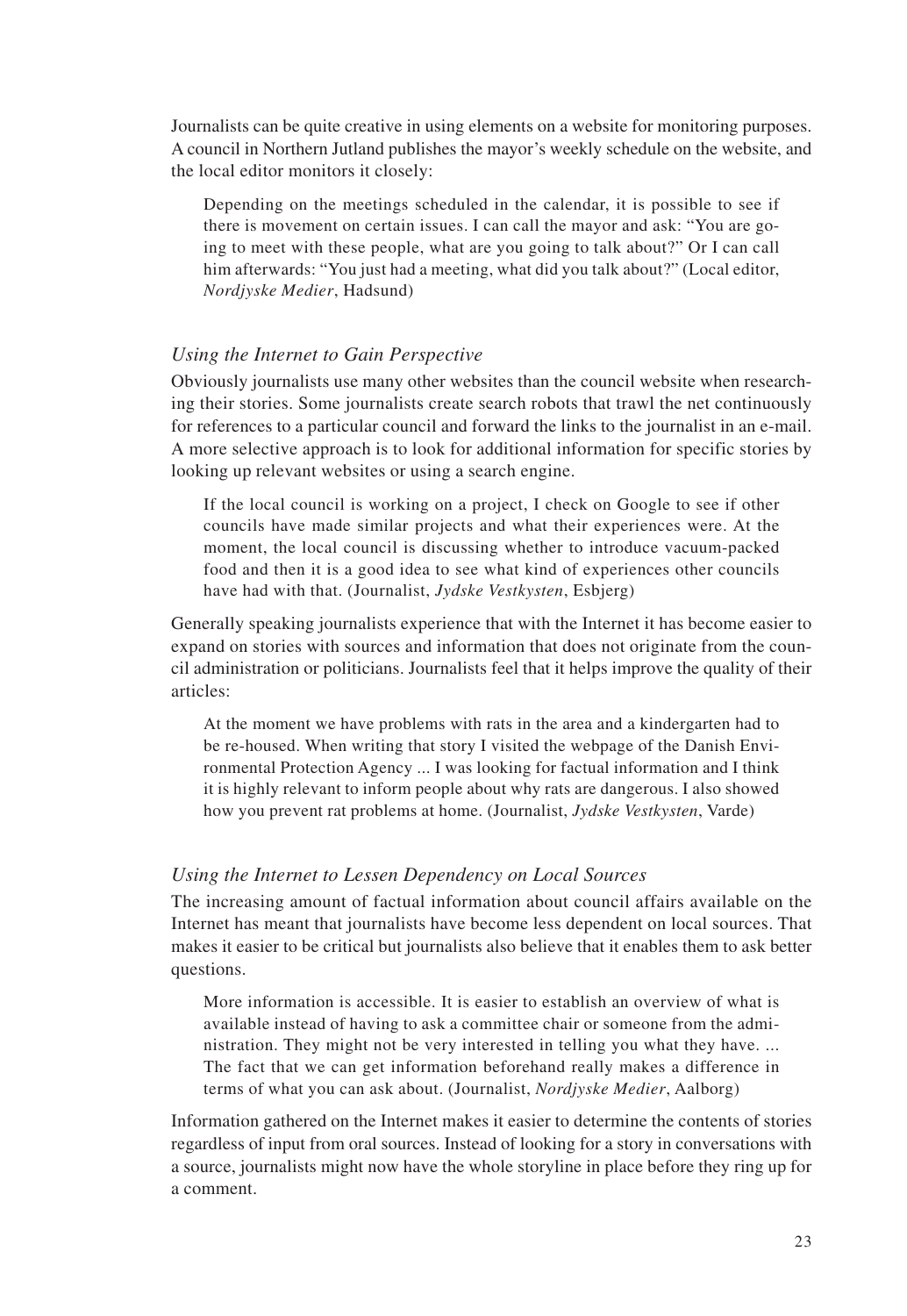There is probably going to be less personal contact in the future. When you read the minutes, you already have a good idea about the storyline before you call people ... You already know what kind of comments you want. (Journalist, *Jydske Vestkysten*, Esbjerg)

Conversely, the Internet also establishes a form of base-line in the relationship between journalists and their sources where the journalist feel that it is important to check on the Internet before calling up new sources or sources the journalist does not have a long working relationship with.

As a local editor I sometimes have a story that involves the county. In those cases I use the Internet a lot because I do not know the sources in the same way as I do here. I would never call up a politician from the county without checking on the Internet first. I have to be prepared in a completely different way when I call someone I don't know. If I am not prepared I will lose their trust and respect in the interview. (Local editor, *Herning Folkeblad*, Aaskov)

## **Research on the Internet Is Not a Timesaver**

The journalists interviewed all agreed that the Internet has made it easier to find information and sources to contact. Certain tasks can be done quicker but in general none of them feel that access to the Internet has saved them time enough to produce more stories. On the contrary:

If you want to put something into context, the Internet gives you so many new ways of researching. You don't save time because you find so much uncessary information. You are bombared with information and it is difficult to decide to limit yourself. It is hard when you research to tell yourself that now it is enough. Maybe there is something very interesting on the next website you look at. (Journalist, *Jydske Vestkysten*, Esbjerg)

Some journalists experience that researching on the Internet has come to take up so much time that they feel they are neglecting other important ways of doing research such as visiting people or finding stories by roaming the area and observing what is going on.

## **The Role of E-mail in Research**

An integral part of the Internet is e-mail that can be used for research purposes as well. All journalists interviewed have e-mail accounts but also unanimously agreed that they do not use e-mail for interviews. They prefer to do interviews on the phone or face-toface because that allows them to follow up answers with new questions and react to nuances in what their sources tell them. However, many journalists use e-mail to establish interviews – particularly with people whom it is difficult to get access to.

On the other hand, e-mail has made it easier for ordinary people to access journalists. Citizens e-mail journalists with all sorts of stories: They tip journalists with story ideas, send letters to the editor and advance publicity for events they are organising. Journalists are happy to publish service information without getting in touch with the sender but if the story is just a little bit controversial, journalists will contact the sender on the phone. Generally the journalists interviewed were happy that e-mail had expanded the timeframe where people could get in touch with them, and they were pleased to note that after the advent of e-mail more ordinary people contact the newspaper.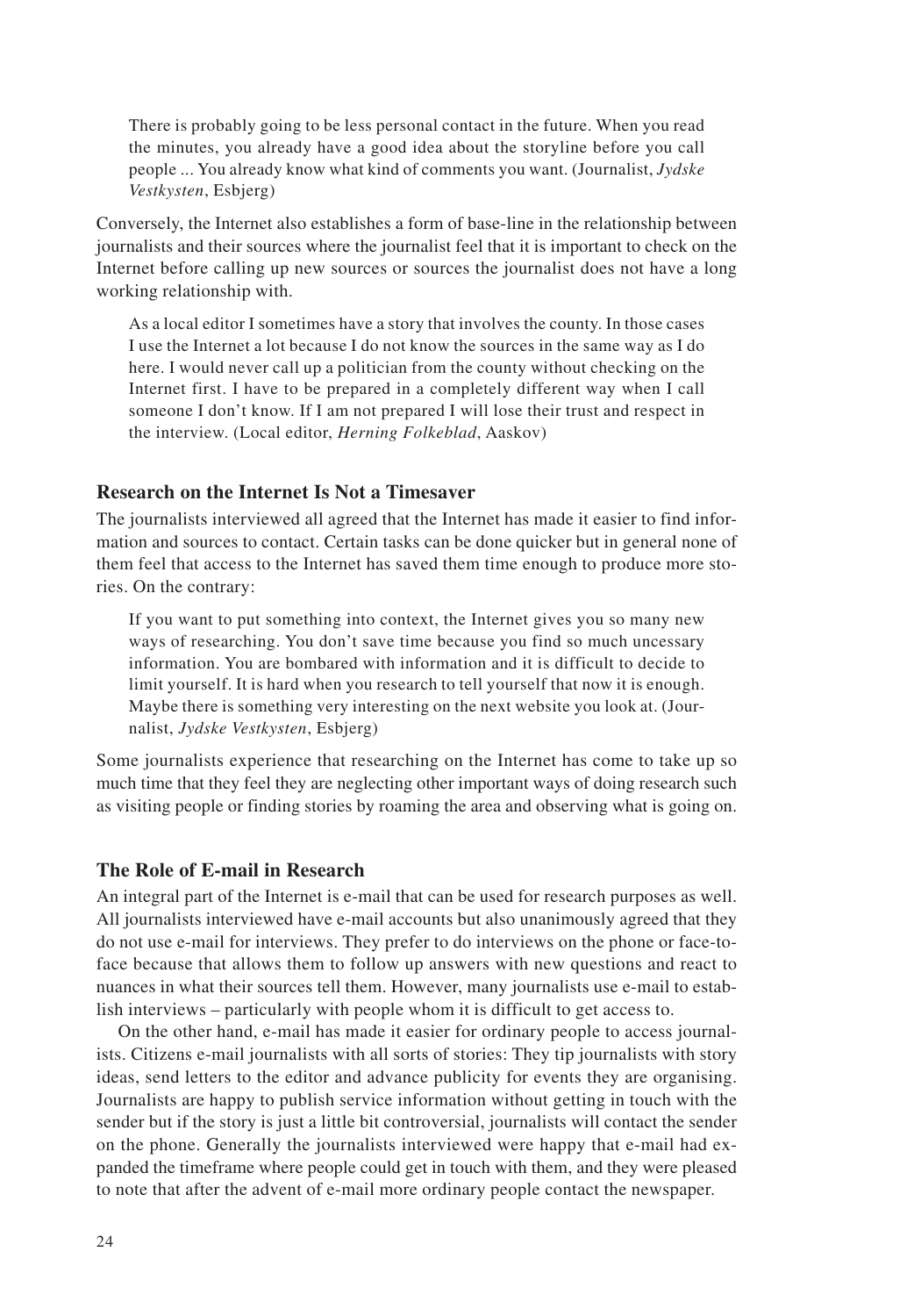## **The Internet Is Not a Competitor for Audience Attention**

The journalists interviewed experience that the Internet allows them to write qualitatively better stories for their readers. And it is exactly by providing contextualisation and democratic control that journalists believe they create added value for their readers and give them an argument for bying a newspaper instead of locating information on the council website themselves.

None of the journalists interviewed were particularly worried about the fact that their readers have exactly the same access to information on the Internet as they do. Research on the Internet is a time consuming process, and journalists are quite sceptical about the amount of information that readers gather from council websites and how easy it is to make sense of the information.

People are not trained in the same way as us in looking for information and therefore we have an important job in selecting on their behalf. They may only have three minutes to read an article that I have spent four hours researching. So in that sense it doesn't matter that people can see the same things as us on the Internet. (Journalist, *Aarhus Stiftstidende*, Aarhus)

Instead journalists can add value for readers by directing them from a newspaper article to a council website.

Based on the overview I provide it should be easier for people to go to the council website and find the information they need. Take district planning as an example. With my help they can locate a plan, zoom in on the map and realise: "This is where we live. Help. Somebody is going to build a house over there. (Journalist, *Herning Folkeblad*, Herning)

So journalists experience that they have a role as guides for their readers on how to use the Internet. On the other hand, the journalists interviewed also welcomed the fact that with the Internet it has become easier for readers to check up on information provided by journalists.

## **Assessing the Overall Importance of the Internet to Research**

Assessing the overall importance of the Internet to their reseach efforts, all journalists interviewed agreed that information from the Internet is only that. It takes more work to turn that information into journalism. Aside from notes and fact files, all journalists denied that you can write stories based alone on information found in agendas and minutes published on a council website. As a last resort journalists may write up a story without further research but only if he or she already posesses background information to qualify new developments they learn about from the council website.

Generally journalists agreed that information on council websites are not prepared for journalists. Reporters continue to call the mayor and chairs of council committees after and sometimes also before meetings to get background information and political statements.

Journalists make sense of what is on the Internet when it comes to council reporting. A text on a council agenda is aimed at presenting politicians with a basis for decision-making ... It is our job to find out what happened earlier, put it into context and find out what might make politicians vote one way or the other. (Local editor, *Nordjyske Medier*, Hadsund)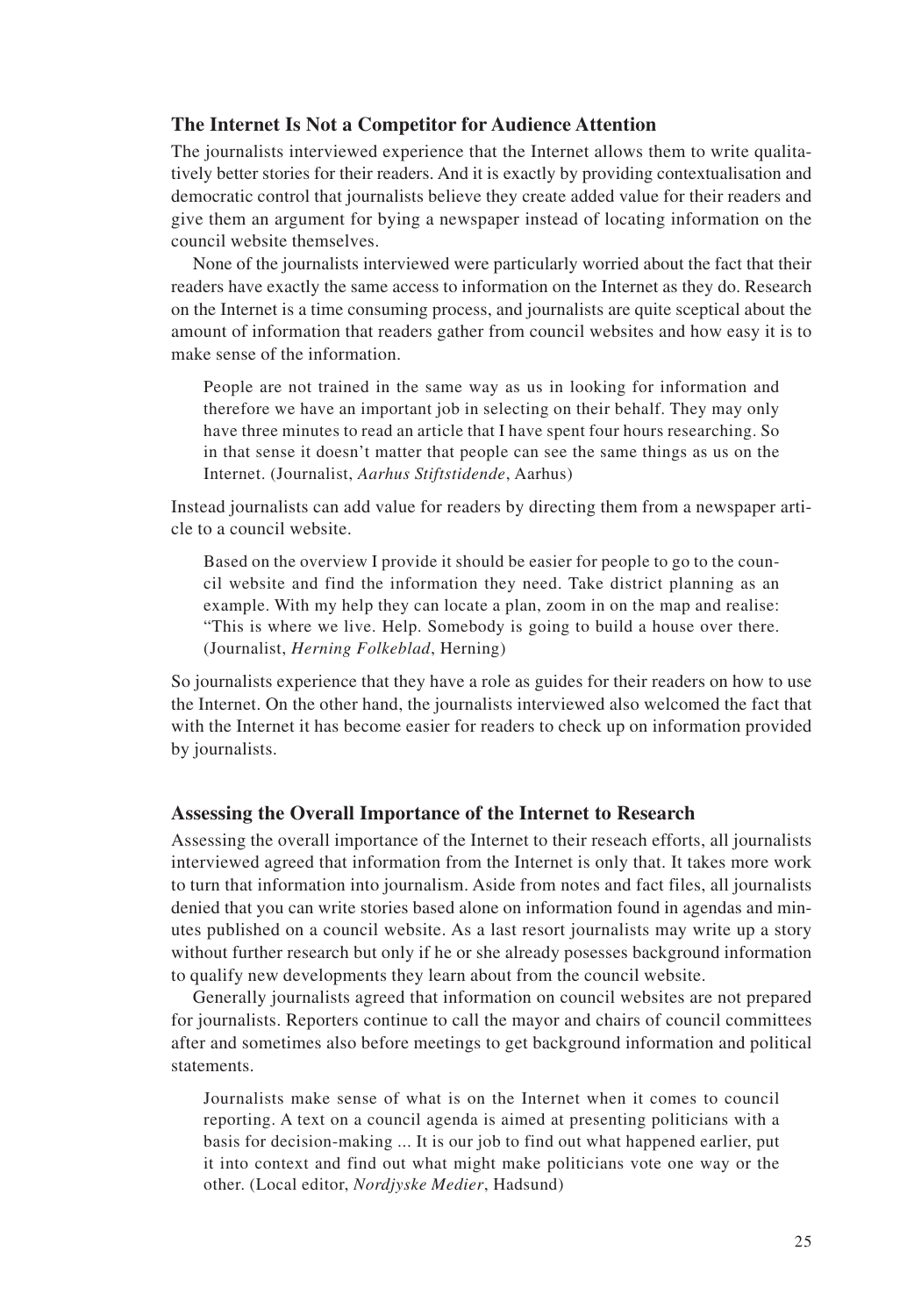I could not imagine writing an article based on what I found on the council website and where I just rephrase it a bit. Obviously, we put the information into a wider context to create debate or outline areas of disagreement or conflict. Because it is our job to describe what the story is about whereas the council probably has a natural tendency to describe developments without too many edges. (Journalist, *Aarhus Stiftstidende*, Aarhus)

In order to provide context, journalists must contact a number of different sources to put names, faces and personal opinions to the story. Journalists give life and meaning to a story by drawing on the opinions of individuals and this kind of information is very unlikely to make it onto the Internet especially in very small communities. However, journalists often get a good idea about whom to contact by searching on the Internet.

It is also important to the journalists interviewed that they are seen to exercise a certain amount of democratic control and several of them pointed out that regardless of the quality of a council website it offers only one side of the story. Journalists should bring out more sides to a story, and they are not necessarily found on the Internet.

## **Conclusions**

Applied to the continuum of minimum to maximum added value, journalists interviewed emphasized how they add value to information found on the Internet by providing background information, context and quotes. That was labelled medium added value above.

Only rarely do journalists add only the minimum value of presenting information found on the Internet in a journalistic format. Larger projects that were labelled maximum added value above also seem to be rare. In fact, only one journalist interviewed mentioned that he had used the Internet for a large scale survey of a matter of local importance.

Implicit in the answers from journalists is a fundamental belief that it is through the personal efforts of journalists in combining information that journalism is created. Information found on the Internet or gathered through interviews are just basic building blocks. From that point of view it is unlikely that the Internet will save the media time or resources during the research phase.

The question is, however, how far this conclusion is valid. The journalists interviewed all work on a beat where the audience expects them to undertake democratic service functions by providing context to political developments and challenging local politicians by asking critical questions.

On other beats the audience does not have the same expectation of journalists. That applies for instance to advance publicity for events or stories from the police beat where information from the police's daily reports as a rule is relayed uncritically (Sparre 2002:57).

In genres or beats where there already is a tradition for a minimum effort on the part of journalists, the Internet is much more likely to become a tool that will save media organisations time and money in the research phase. This is acknowledged by the journalists interviewed, and several of them called press releases received on mail for a gift because it is easy to cut and paste text into the article.

On the whole this research does not give credence to worries that journalists increasingly find all their information on the Internet. For council reporters there is no technological determinism in having access to the Internet. Instead the Internet is a tool that is used when it is practical or can improve the quality of the finished journalistic product.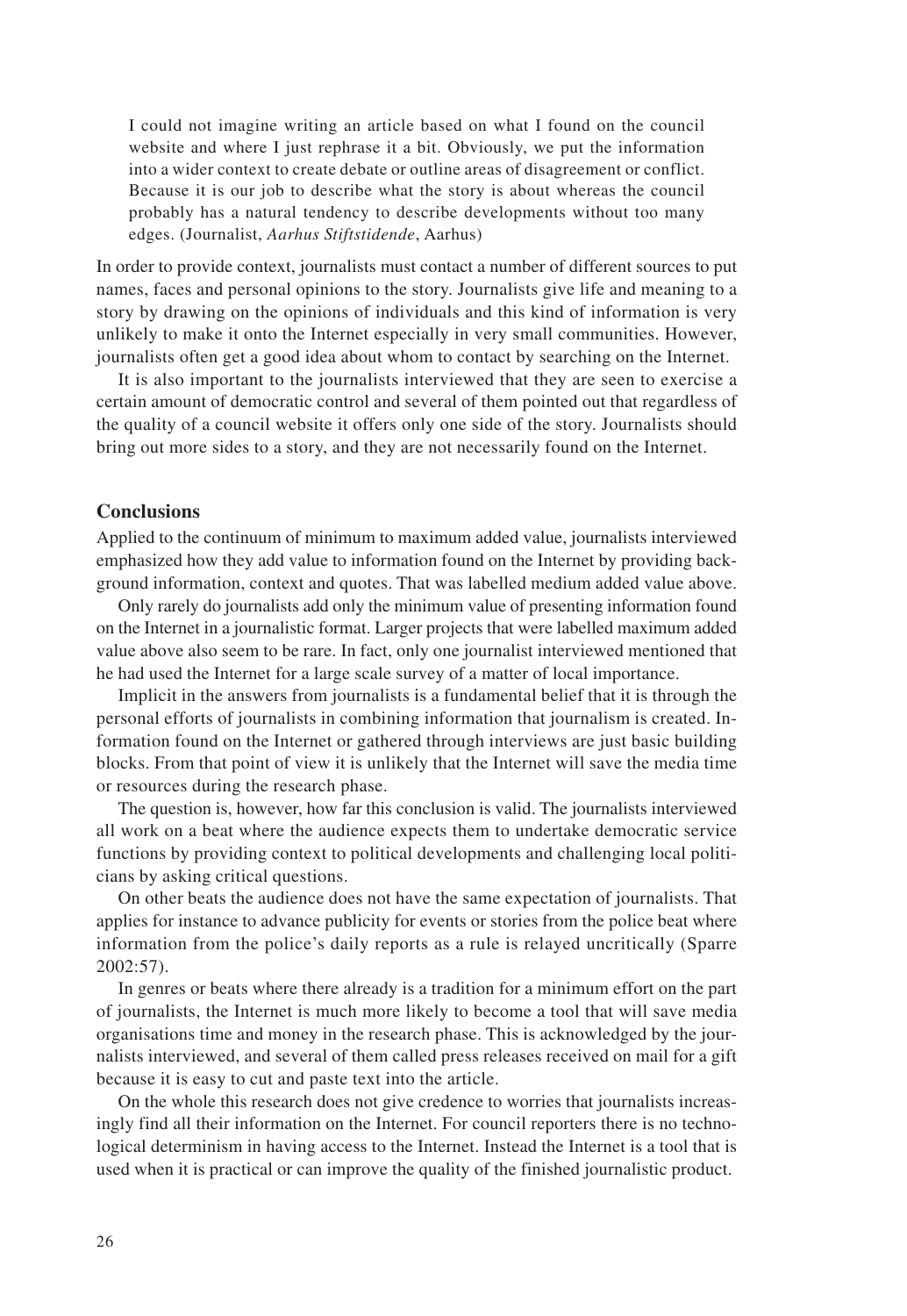Journalists interviewed did use considerable time researching on the Internet but that does not mean that they have given up on other research methods in part because the usefulness of the Internet for research purposes is limited by the human factor. The journalists emphasized their belief that the audiences want types of information that is not available on the Internet but is a result of journalists going to see places for themselves and talk to people face-to-face in order to probe their feelings and opinions on particular issues. This demand for human presence reduces the Internet to only one of several research tools available to journalists although the Internet may be preferred to a larger or lesser extent depending on tradition and genres in particular beats.

The journalists interviewed all experienced the Internet as a resource and not a competitor for the attention of the audience and that can probably also be explained by the human factor. The Internet does not have the capacity to distill and extract meaning from information or determine when the information needs to be supplemented by other types of information to provide a better picture of reality. That is still a task for humans and so far journalists experience that it is a task that the audience is quite happy to leave with them.

As mentioned in the introduction, there has been very little qualitative research on the way journalists use the Internet for research. This research has proved the usefulness of such an approach but it also raises other questions. Council reporting is by its very nature local, and local media are at the bottom of what Lund has called the news food chain (Lund 1999). In a research project which counted all news produced by national and regional television and radio-stations, the national news agency, and local, regional and national newspapers in Denmark for a week, it turned out that journalists working for local newspapers produced 88 per cent of all original news stories during that week. Journalists working for other media higher in the news food chain often quoted or expanded on stories from local newspapers and therefore relied on research carried out by local journalists. Therefore it is relevant to ask, if journalists working for media higher in the food chain rely more on the Internet for research than for instance council reporters because they rework news stories found on the Internet?

The council reporters interviewed were also part of a fairly well defined political scene where many of them had operated for years and gained detailed knowledge of issues and people involved. But do journalists working on topics and issues that they are not familiar with use the Internet for research in the same way as council reporters? Probably not, but at present very little research looks at how important Internet research is when journalists want to open up stories they have little grounding in beforehand. At what point do journalists in these situations diversify their methods of research and decide to include interviews or personal observation of events? What does journalism look like if reality is primarily represented through information on the Internet rather than personal contact? Does the Internet expand the choice of sources for journalists, and can an Internet presence confer prestige on sources that might have gone unnoticed before the invention of the Internet?

#### **Note**

1. There have been two main approaches to research on how journalists use the Internet for research. One approach looks at the relationship between journalists and commercial companies where pr-companies have undertaken surveys of how journalists like to research on company websites in order to improve the company's Internet communication with journalists. Examples are the big annual Middleberg-Ross Surveys (1996-2003) and a survey from Rainer PR (2003) in Britain. Another approach is surveys of